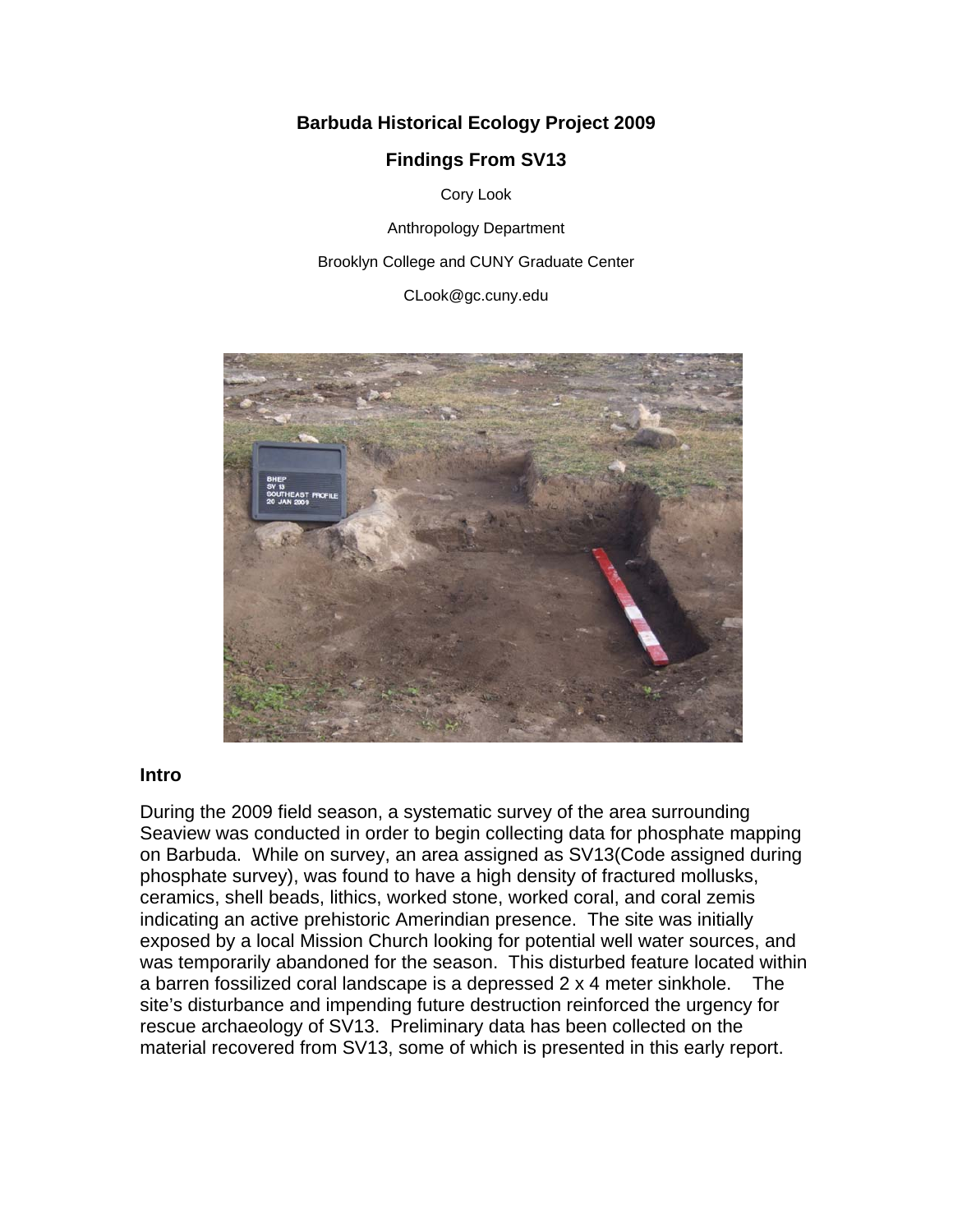#### **Landscape and Background**

 There are two prehistoric Amerindian sites located within proximity to SV13. Seaview (BA16), an early ceramic age Saladoid site, lies along the coast of Two Foot Bay surrounded by a rich but treacherous reef system. Indian Town Trail (BA1), is a Post-Saladoid site situated approximately 600 meters inland from Seaview at the base of a large limestone outcrop that stretches along the Western coastline. Positioned Northwest of both Seaview and Indian Town Trail is an area of exposed fossilized coral outcrop with a number of scattered sink holes, mostly filled in by sediment. Several fresh water sinkholes scattered about the landscape are used today to hydrate crops, sheep, goats, and horses. It is common for sinkholes in this region to open and close rapidly, and as result active sinkholes used by local farmers, have built wooden frames in order to stabilize them. From the location of SV13, neither Seaview or Indian Town can be directly sited, although current vegetation may be the biggest factor. The open sea is visible to the north facing a rich reef system.



Fig 1 – Map showing the locations of Seavew (BA16), Indian Town Trail (BA1), and SV13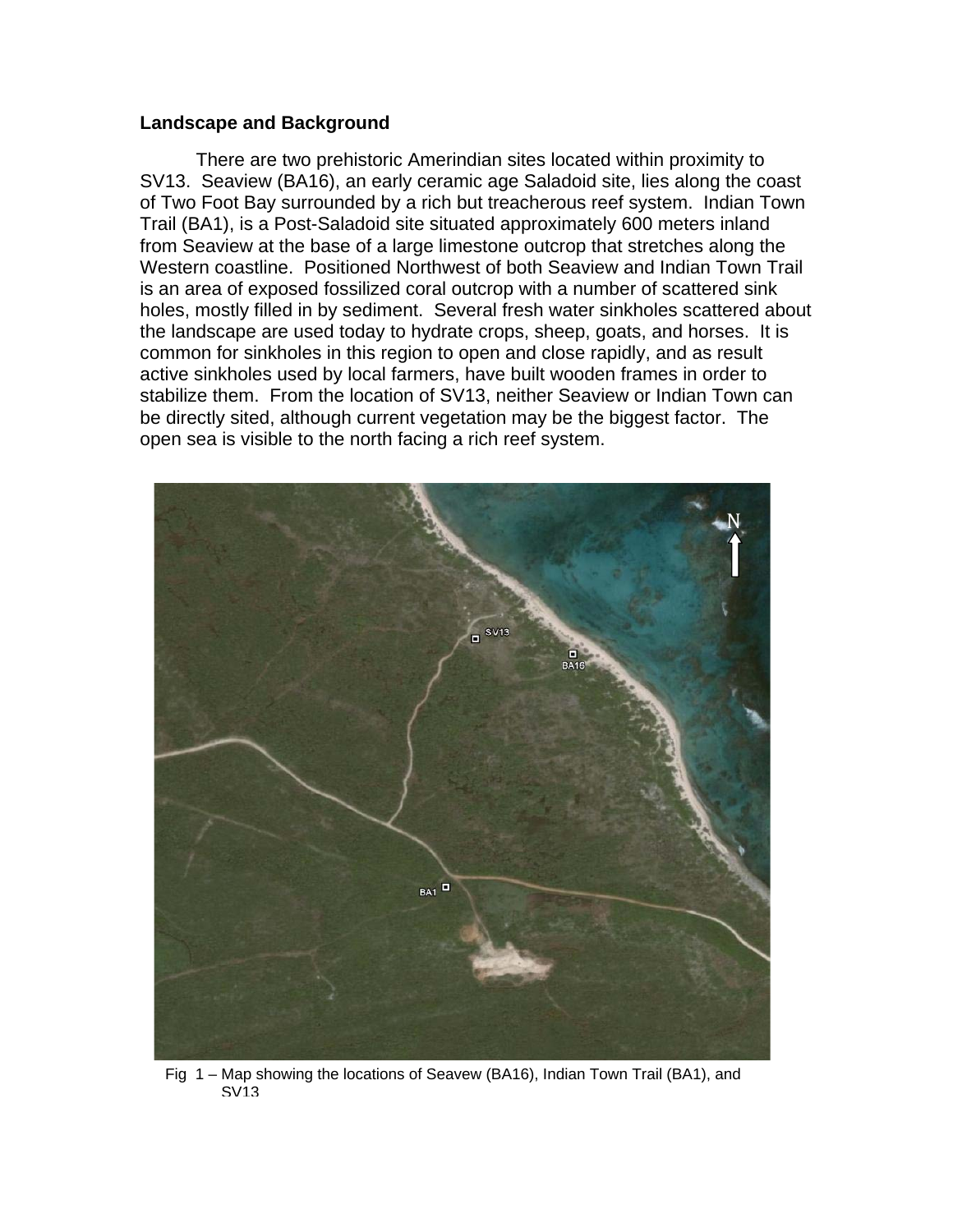### **Excavation**

 The sinkhole itself is approximately 2x4 meters with an unknown depth. SV13 was first identified by the spoil heap left by the mission church in an attempt to explore the potential for fresh water. Sectioning of the spoil heap revealed no discernable stratigraphic layers. This material was taken out during the first two days of excavation and sifted. One coral zemi, along with a few fragments of shell and ceramics were recovered from the spoil. Once the spoil heap was removed and sifted we were able to identify two stratigraphic layers, A and B. Both layers contained sediment that was sandy clay. The majority of cultural material was recovered from Layer A, while Layer B contained rare fragments of shell and some fossilized shells. Due to time constraints, the remainder of the area was covered with large stones and backfilled.



Fig 2 – Southeast profile of excavated sinkhole, SV13

### *Discussion of Data*

#### **Faunal**

 The majority of faunal recovered from SV13 consisted of crab and mollusks. While mollusks constituted over 82% of the material recovered, the majority were fragmented. Numerous pieces of shell have been worked and polished. Complete shells, except for holes created by food extraction, were rare on site. 95% of the crab remains are claws. One fish vertebrate represented all the fish remains present. It should be noted that this particular fish vertebrate has a natural perforation through its center. The lack of fish bones is significant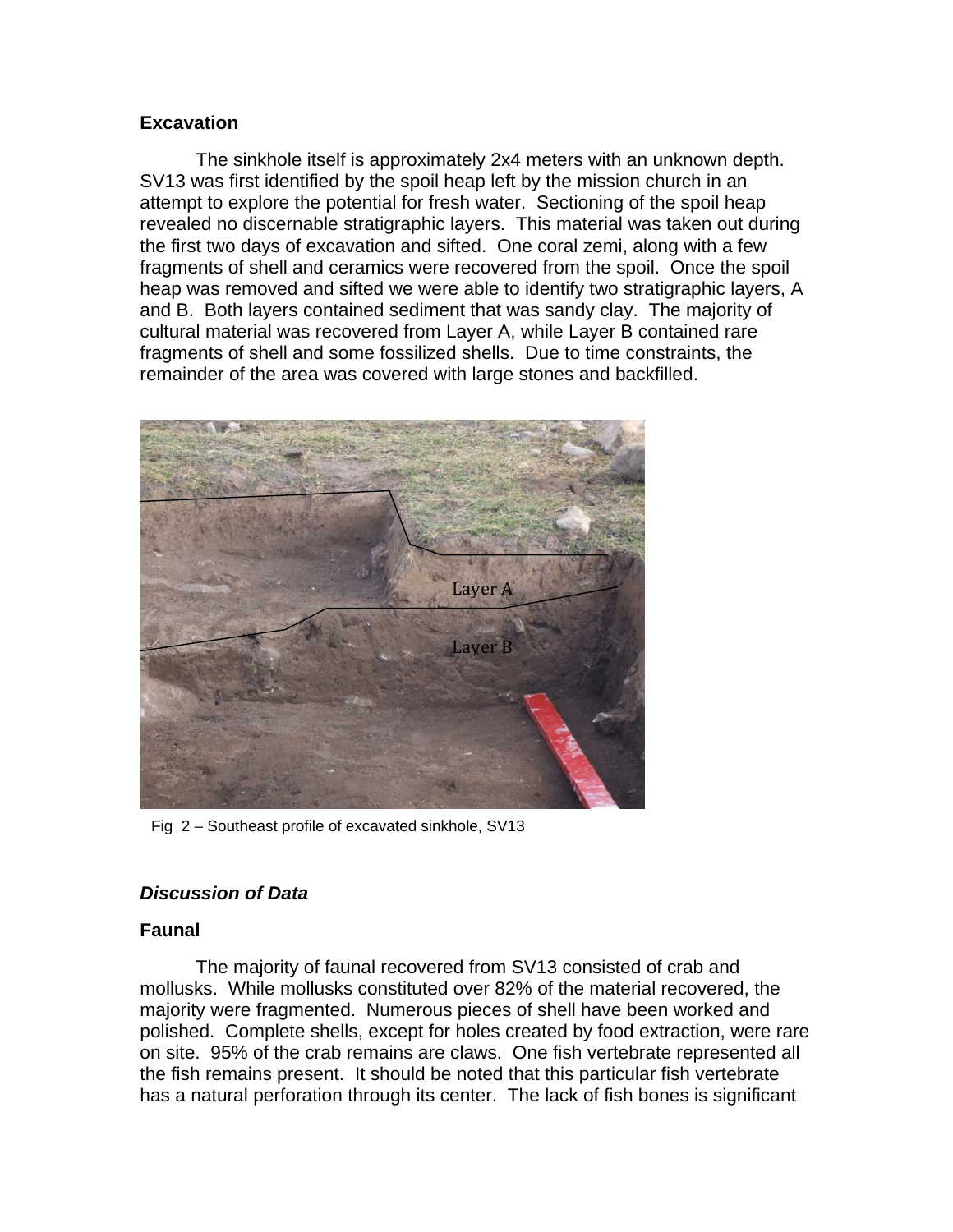as both Saladoid and Post-Saladoid middens have high frequent fish bones present. Based on the context of this site, the fish vertebrate recovered may have served as raw material for bead production.



Fig 3 – Fish Vertebrate

### **Worked Shell**

While mollusks are a significant component of the Amerindian diet as well, there is moderate evidence of worked shell found within SV13. Significant fragmentation is consistent with experimental studies of Strombus gigas shell strategically broken in order to create pre-forms for both tools and artifacts. Similar patterns of shell debitage are seen (Table 2, Graphs 2 & 3), although future analysis of middens excavated from both Seaview and Indian Town Trail should provide better insight as to how these ratios may differ. While mollusks showing evidence of food extraction is rare, when these perforated shells are present, they have additionally modified.



Fig 4 – Worked shell spoons. Far right is a perform, center is a final product, left is possible discard or error piece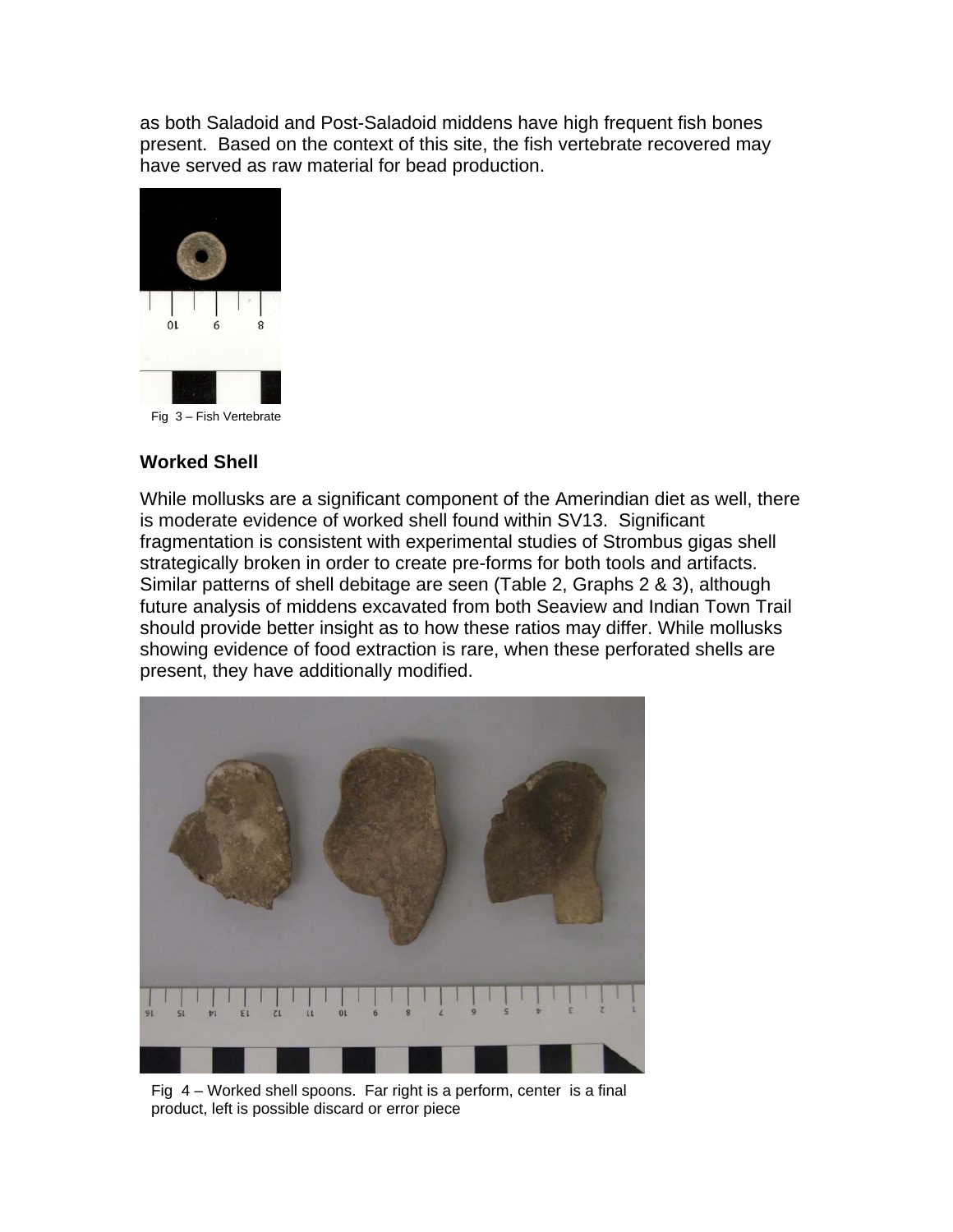

Fig 5 – Shell bead blanks



Fig 6 – Shell braider



Fig 7 – Sample of the variety of possible bead blanks present with one broken bead in the center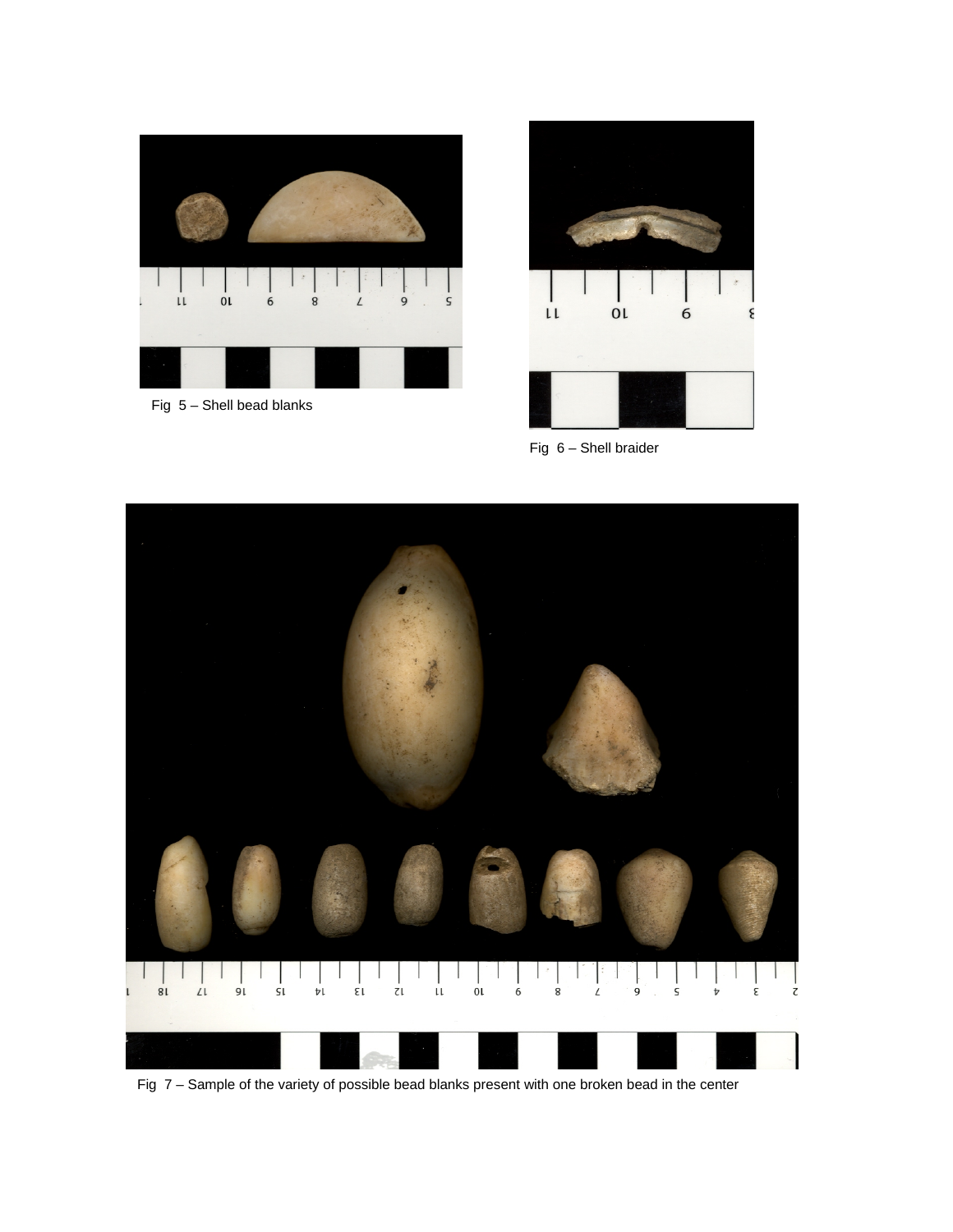There is a wide diversity of worked shell(see figures 4-8). Evidence of shell tool production is evident, from shell adzes to refined spoons made from the body whorl of Strombus gigas(see figure 4). There is a number of tinkler and bead blanks prepared from *Oliva sp* (fig 7). One shell fragment in particular showed signs of very fine wear, with small notches carved at even intervals. The function as of yet is unknown (fig. 6).





Fig 8 – Sample of the variety of coral abraiders present at SV13

Large quantities of coral have been brought to the area of SV13. 50 coral braiders and 90 pieces of coral showing signs of wear and use (fig 13-15). As for



the braiders, there is significant variation in both the size of the pieces being used as well as the wear patterns (fig 8 & 9). These cylindrical pieces of coral exhibit three grades of wear: those worn on all sides, those showing wear on one side, and those with no signs of wear. The most common type present is Acropora cervicornis. This species occurs well below the water surface, but not at depths greater than 10 m. While this species naturally exist as branches, no intact branch has been found on site. A number of Acropora cervicornis have one broken end and one end exhibiting thorough wear. Does this variety offer

Fig 9 – Coral pieces showing significant wear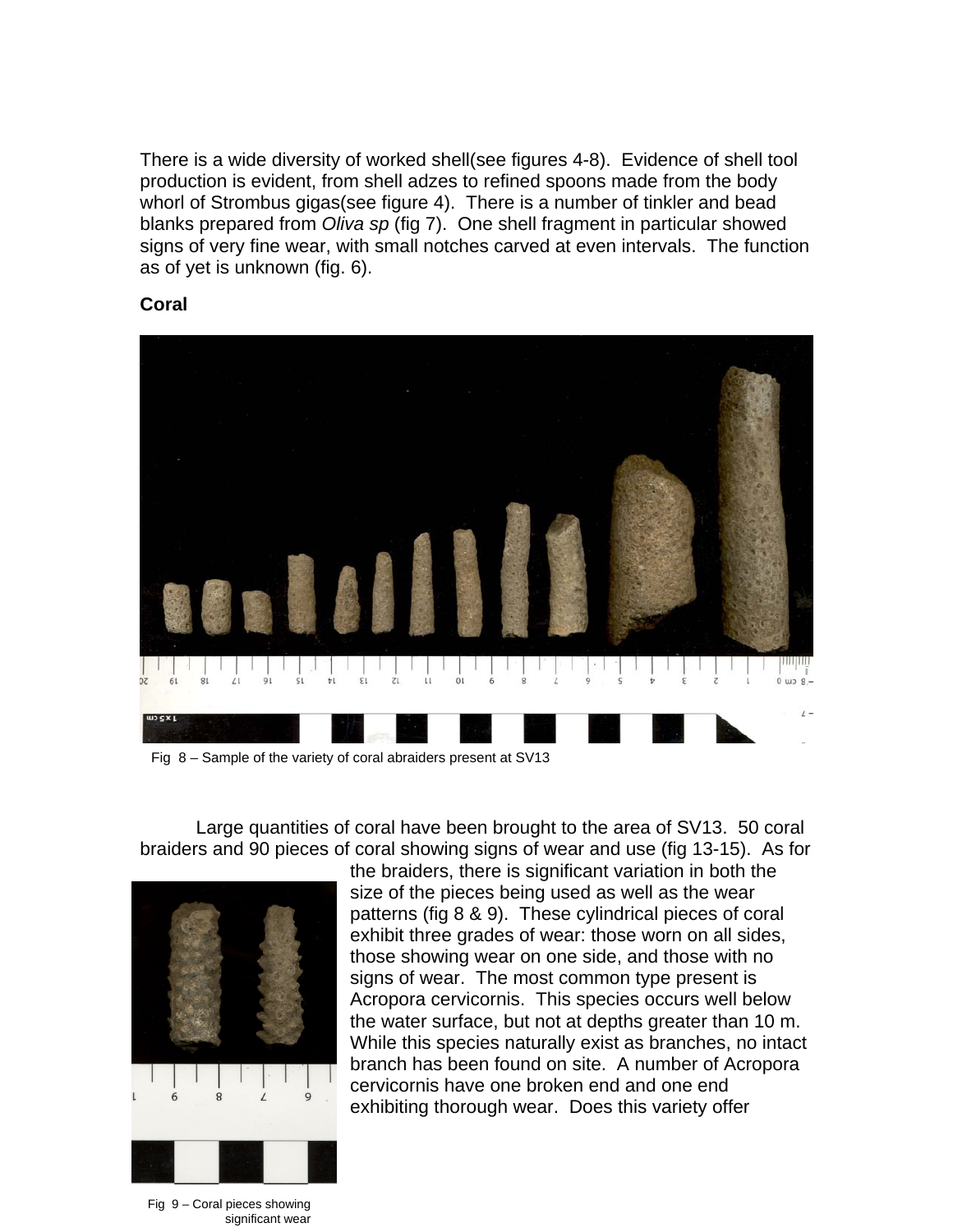varying degrees of abrasion potential? Is this equivalent to having fine to coarse grain sandpaper? One piece of coral had a peculiar wear pattern on it, similar in shape to these coral braiders (fig 13). Large ovular worked coral pieces are abundant as well. Many show moderate wear, and a number of them may have been broken off during use (fig 15).

In addition to tools, coral also served as raw material for making zemis (fig 10 & 11). The two zemis found were made of coral, while one remained unfinished.



Fig 10 – Unfinished Coral Zemi **Fig 11** – Finished Coral Zemi



#### **Lithics**



Three microblades of Long Island flint, a cuboid piece of carnelian, and a few polished stones were recovered during excavation. Additional stones are present in the assemblage, but require further analysis in order to assess there makeup. While present, lithics are not the predominate resource present for tool usage.

Fig 12 – Stones exhibiting polish. Center and right are pink limestone.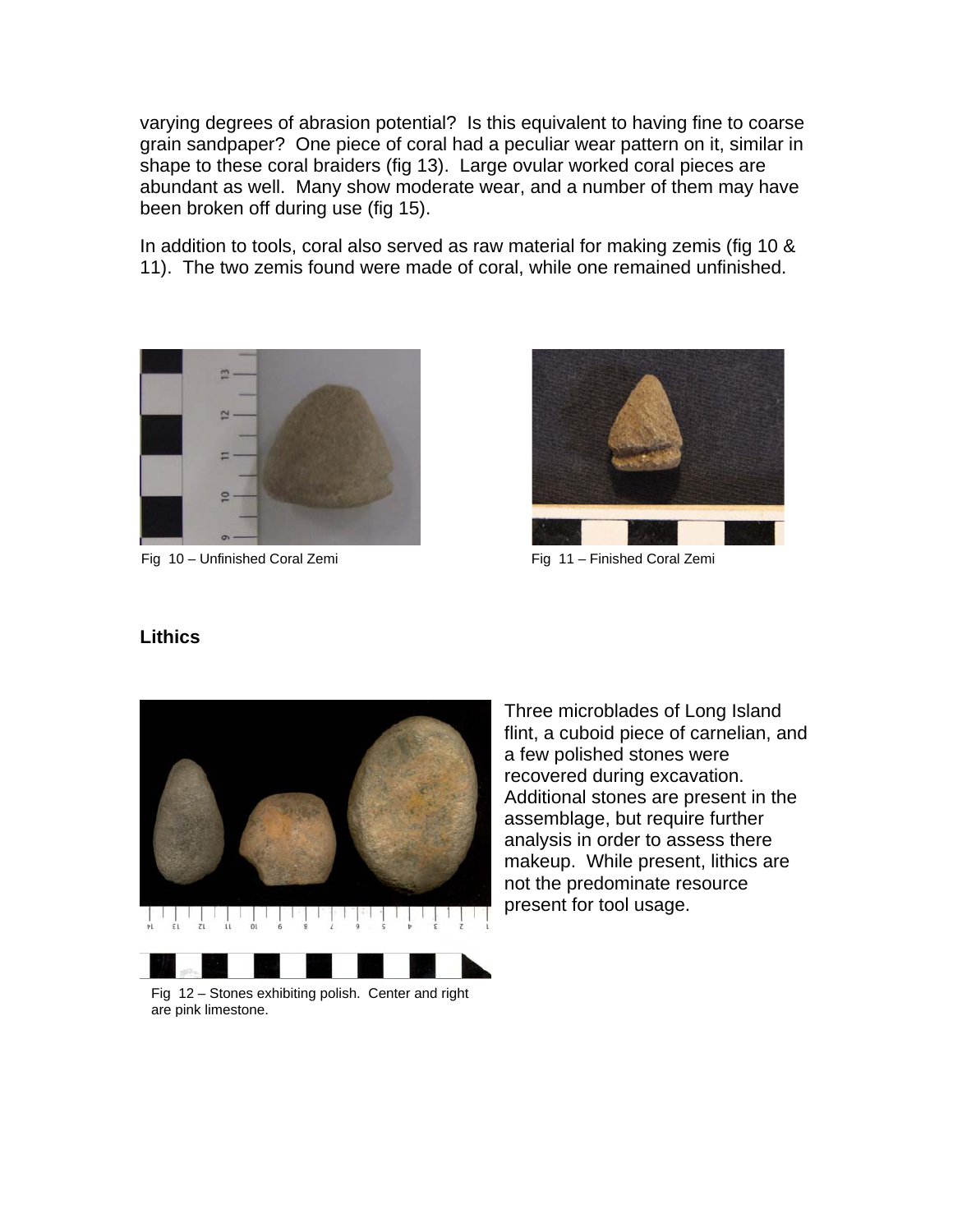### **Ceramics**

83 fragments of ceramics were recovered as well. It should be noted that only 3 rim fragments were recovered (each different) and no bases. All pottery shards recovered were 5< cm and showed significant signs of weathering. The pottery shards present do not show signs of painting or grooves.

### **Phosphates**

Two core samples were taken from SV13 for qualitative phosphate analysis. One was taken directly in the center of the sinkhole and the second was taken on the outer edges. Both samples tested negative for phosphates. This evidence indicates that little organic material was deposited in this depression and that the site was not used for long term occupation.

# **Discussion**

Based on preliminary evidence, SV13 appears to be a small multi-purpose work site producing everything from beads and zemis, to shell spoons and scoops. The difficulty in interpreting the disturbed context is compounded by the absence of typologic ceramics. Samples of West Indian Top Shell were collected at the bottom of layer A for future C14 dates. We suspected that this area had been used during the prehistoric ceramic age on Barbuda due to the presence of freshwater sinkholes, although no evidence had been found associating either Seaview or Indian Town Trail with these resources. Survey of the immediate area showed no sign of cultural material present on the surface.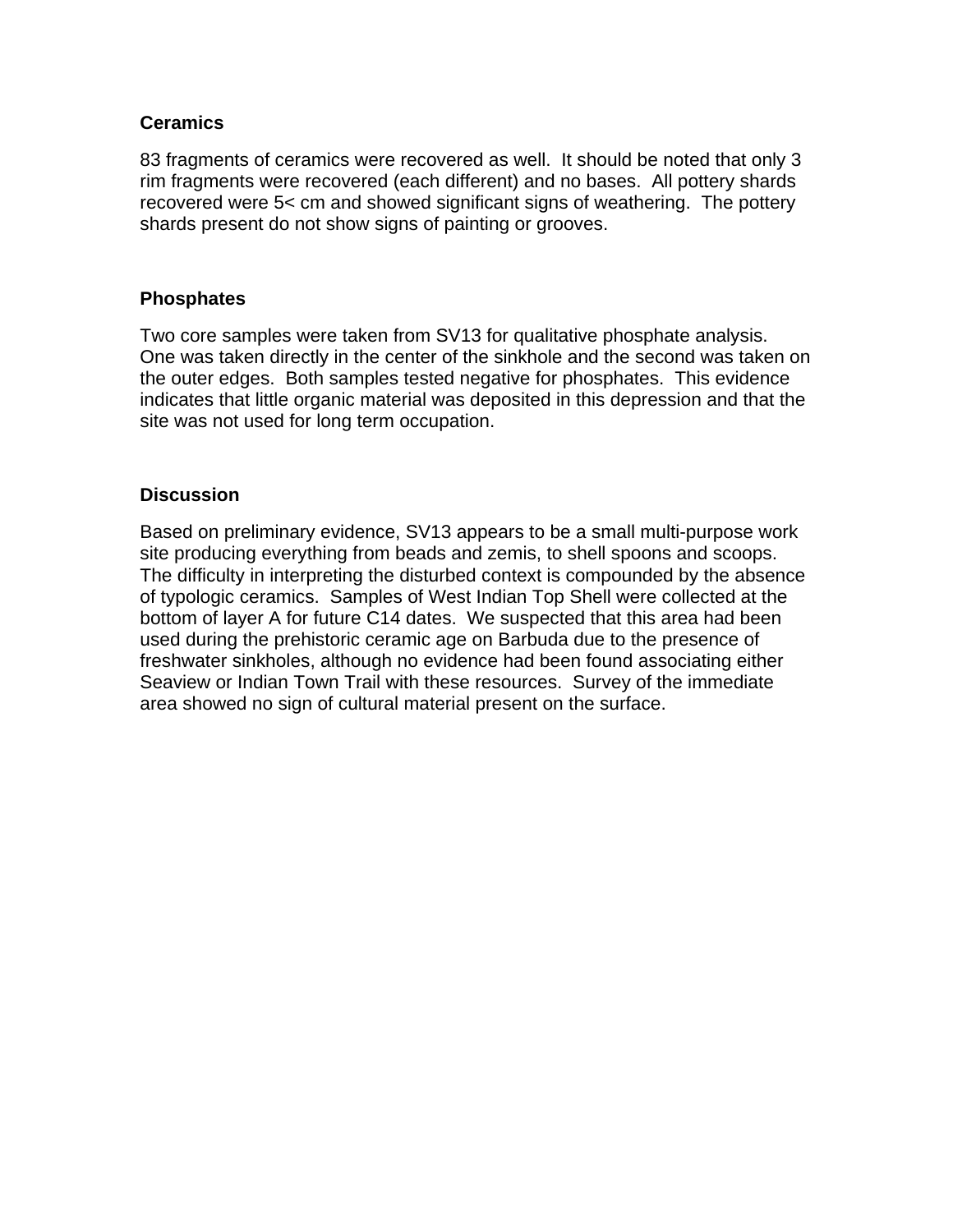| <b>Artifact ID</b> | <b>Type</b>            | <b>Material</b>     | Count |
|--------------------|------------------------|---------------------|-------|
| 0172009            | Abraiders              | Coral               | 1     |
| 0152009            | Abraiders              | Coral               | 11    |
| 0182009            | Abraiders              | Coral               | 15    |
| 0162009            | Abraiders              | Coral               | 23    |
| 0032009            | <b>Bead Blank</b>      | Shell               | 1     |
| 0042009            | <b>Bead Blank</b>      | Shell               | 1     |
| 0022009            | <b>Blanks</b>          | Shell               | 7     |
| 0052009            | <b>Broken Bead</b>     | Shell               | 1     |
| 0092009            | Ceramics               | Clay                | 1     |
| 0102009            | Ceramics               | Clay                | 1     |
| 0082009            | Ceramics               | Clay                | 6     |
| 0262009            | Ceramics               | Clay                | 75    |
| 0232009            | <b>Conch Axes</b>      | Shell               | 3     |
| 0212009            | Crab                   | Crab                | 215   |
| 0142009            | <b>Fish Vertebrate</b> | <b>Bone</b>         | 1     |
| 0122009            | Lithic                 | LI Flint            | 1     |
| 0132009            | Lithic                 | Carnelian           | 1     |
| 0062009            | <b>Polishing Stone</b> | <b>Stone</b>        | 4     |
| 0222009            | Scoops                 | Shell               | 55    |
| 0202009            | <b>Shell Fragments</b> | Shell               | 1070  |
| 0192009            | <b>Shell Fragments</b> | Shell               | 1267  |
| 0112009            | <b>Worked Shell</b>    | Shell               | 1     |
| 0242009            | <b>Worked Shell</b>    | Shell               | 15    |
| 0252009            | <b>Worked Coral</b>    | Coral               | 90    |
| 0012009            | Zemi                   | Pumice/Coral        | 1     |
| 0072009            | Zemi                   | <b>Pumice/Coral</b> | 1     |
|                    |                        |                     |       |

|  | Table 1 - Preliminary list of material from SV13 |
|--|--------------------------------------------------|
|--|--------------------------------------------------|

| <b>Function</b> | Type                  | Count          | <b>Notes</b>             |
|-----------------|-----------------------|----------------|--------------------------|
| Habitation      | Ceramics              | 83             |                          |
|                 |                       |                | 195 crab claws 10 non    |
| Food            | Crab                  | 205            | claw                     |
| Food            | <b>Fish Vert</b>      | 1              |                          |
| Product         | Zemi Coral            | $\overline{2}$ |                          |
| Product         | <b>Bead Blanks</b>    | 11             | Includes 112009          |
|                 | Worked                |                |                          |
| Tool            | Coral/Limestone       | 90             |                          |
| Tool            | Lithics               | 5              | Includes Raw Carnelian   |
| Tool            | Abraiders             | 50             |                          |
| Tool            | <b>Shell Tools</b>    | 58             | Includes Axes and Scoops |
| Tool            | <b>Shell Debitage</b> | 2337           |                          |

Table 2 – Preliminary counts ordered according to possible function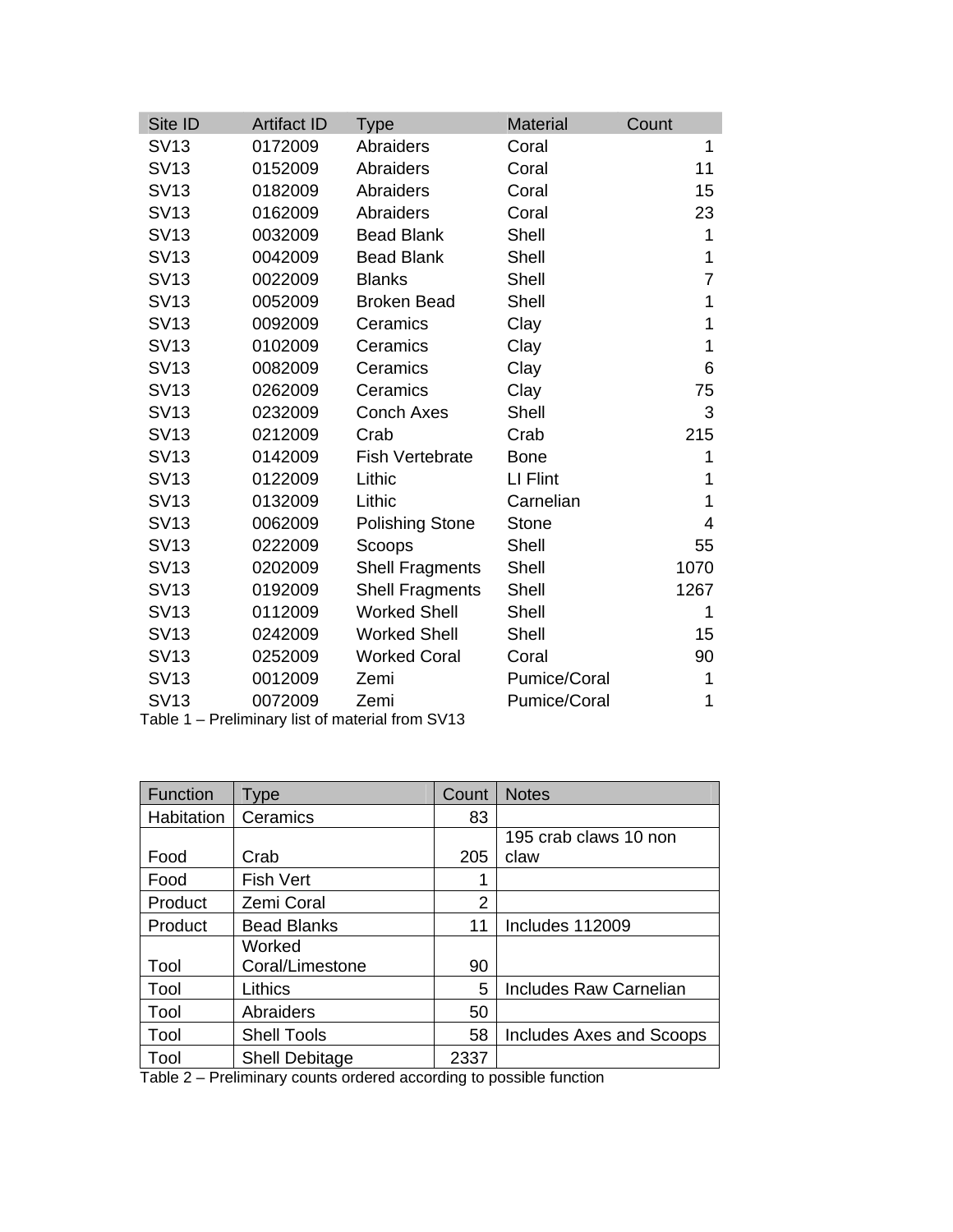

Graph 1 ‐ Preliminary counts on materials recovered from SV13

| Type                                                        | Count | <b>Notes</b>                                              |  |  |
|-------------------------------------------------------------|-------|-----------------------------------------------------------|--|--|
| Ceramics                                                    | 83    |                                                           |  |  |
| Crab                                                        | 205   |                                                           |  |  |
|                                                             |       | includes unfinished zemis, shell blanks and possible fish |  |  |
| <b>Preform Artifacts</b>                                    | 13    | bead blank                                                |  |  |
| Shell Axes and                                              |       |                                                           |  |  |
| Scoops                                                      | 58    | Includes Axes and Scoops                                  |  |  |
| <b>Polishing Tools</b>                                      | 145   |                                                           |  |  |
| <b>Shell Debitage</b>                                       | 2337  |                                                           |  |  |
| $T_{\alpha}$ kla $\Omega$ Matarial secureal together but we |       |                                                           |  |  |

Table 3 – Material grouped together by type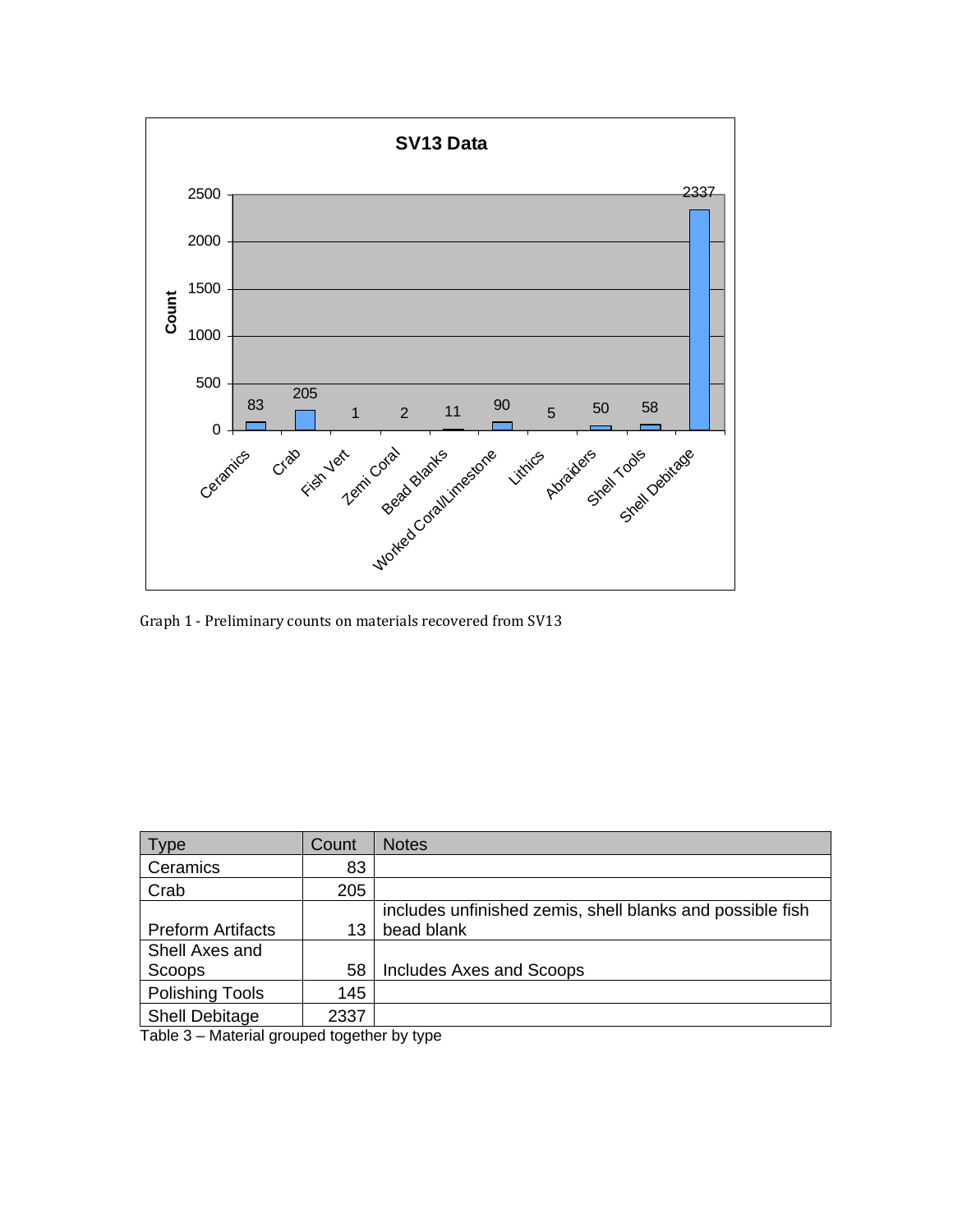